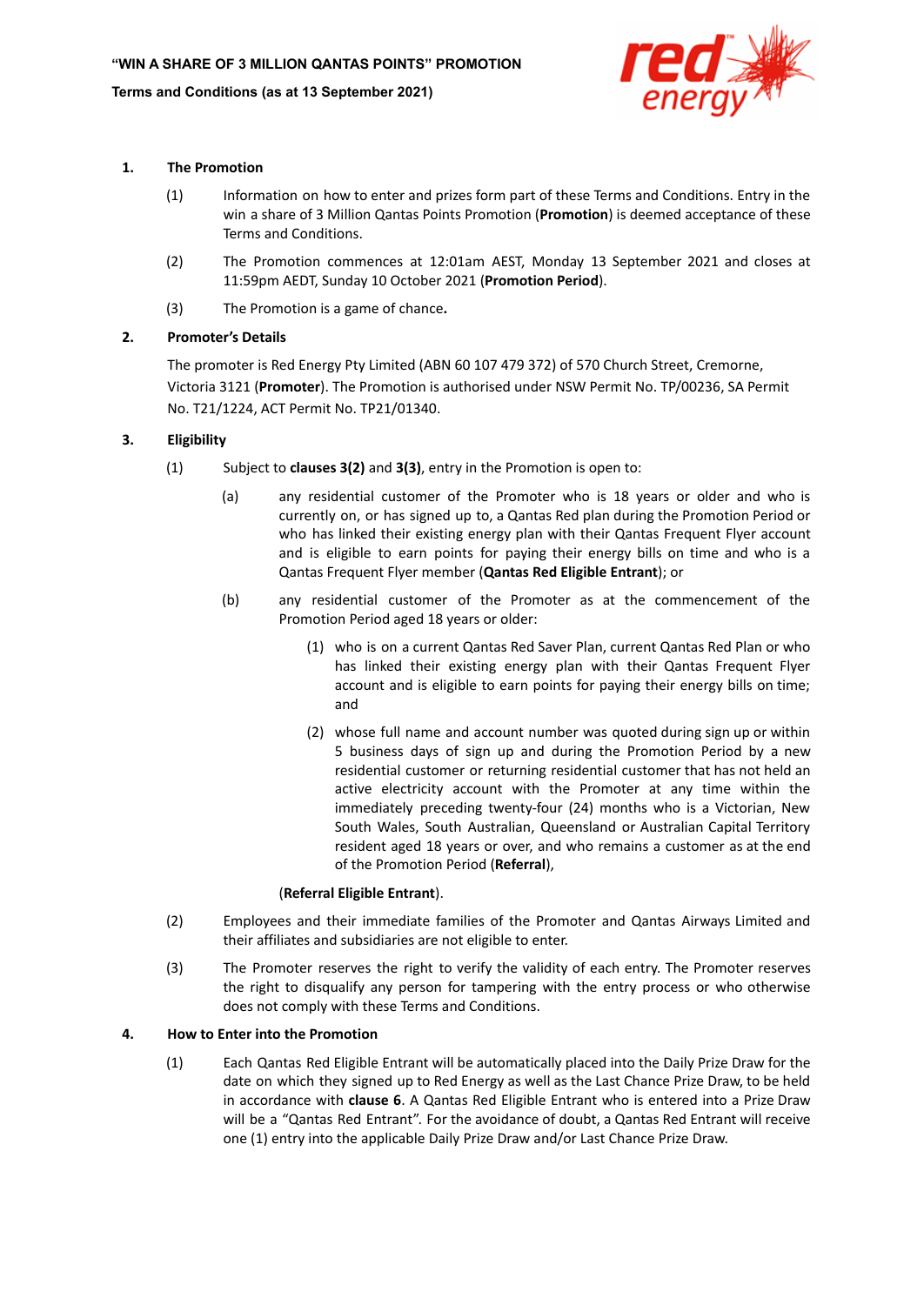

(2) Each Referral Eligible Entrant as at the Last Chance Prize Draw closing date will automatically be placed into the Last Chance Prize Draw to be held in accordance with clause 6. A Referral Eligible Entrant who is entered into the Last Chance Prize Draw will be a "Referral Entrant". Each Referral Entrant will receive five (5) entries into the Last Chance Prize Draw for every successful Referral. For the avoidance of doubt, Referral Entrants will receive extra entries into the Last Chance Prize Draw based on the number of successful Referrals.

## **5. The Prize**

- (1) The Promoter is offering:
	- (a) Qantas Red Entrants the chance to win up to twenty eight (28) identical daily prizes each consisting of one hundred thousand (100,000) Qantas Points, to be issued in accordance with **clause 7** (**Daily Prize**); and
	- (b) Qantas Red Entrants and Referral Entrants the chance to win one (1) prize consisting of two hundred thousand (200,000) Qantas Points, to be issued in accordance with **clause 7** (**Last Chance Prize**),

## (**Prizes**).

(2) The maximum notional value of each Daily Prize is \$4,127.78 and the maximum notional value of the Last Chance Prize is \$8,255.56 with a maximum notional value of the total prize pool of \$123,833.34 based on a sample of the Qantas Frequent Flyer Rewards that could be obtained by redeeming through the Qantas Frequent Flyer program. The estimate of maximum notional value of each Prize is provided for information purposes only and will vary depending on whether and how it is redeemed by a Prize Winner through the Qantas Frequent Flyer program. The Promoter accepts no responsibility for any variation in the maximum notional value of each Prize. The Prize value is in Australian Dollars. For example, 18,000 Qantas Points could be redeemed for a one way Economy Classic Flight Reward from Sydney to Perth on 15 November 2021 plus AU\$44 in applicable taxes, fees and carrier charges, accurate as at 21 July 2021. The dollar fare for an equivalent commercial, flexible fare totals \$787 including taxes fees and carrier charges. The Promoter accepts no responsibility for change in prize value between now and the ultimate date on which the prize is taken.

# **6. Prize Winners**

(1) There will be twenty eight (28) daily draws (**Daily Prize Draw**) and one (1) last chance draw (**Last Chance Prize Draw**) conducted for the Promotion as set out in the table below (**Prize Draws**). All draws will take place via electronic draw at 11:00am on the dates specified in the table below at the offices of Anisimoff Legal located at 210 Central Coast Highway Erina, NSW 2250.

| <b>Prize Draw</b>  | <b>Entry period</b> | Draw date | <b>Publication Date</b> | Unclaimed<br><b>Prize</b><br>Draw date |
|--------------------|---------------------|-----------|-------------------------|----------------------------------------|
| Daily Prize Draw 1 | 13/9/2021           | 21/9/2021 | 23/9/2021               | 14/1/2021                              |
| Daily Prize Draw 2 | 14/9/2021           | 21/9/2021 | 23/9/2021               | 14/1/2021                              |
| Daily Prize Draw 3 | 15/9/2021           | 21/9/2021 | 23/9/2021               | 14/1/2021                              |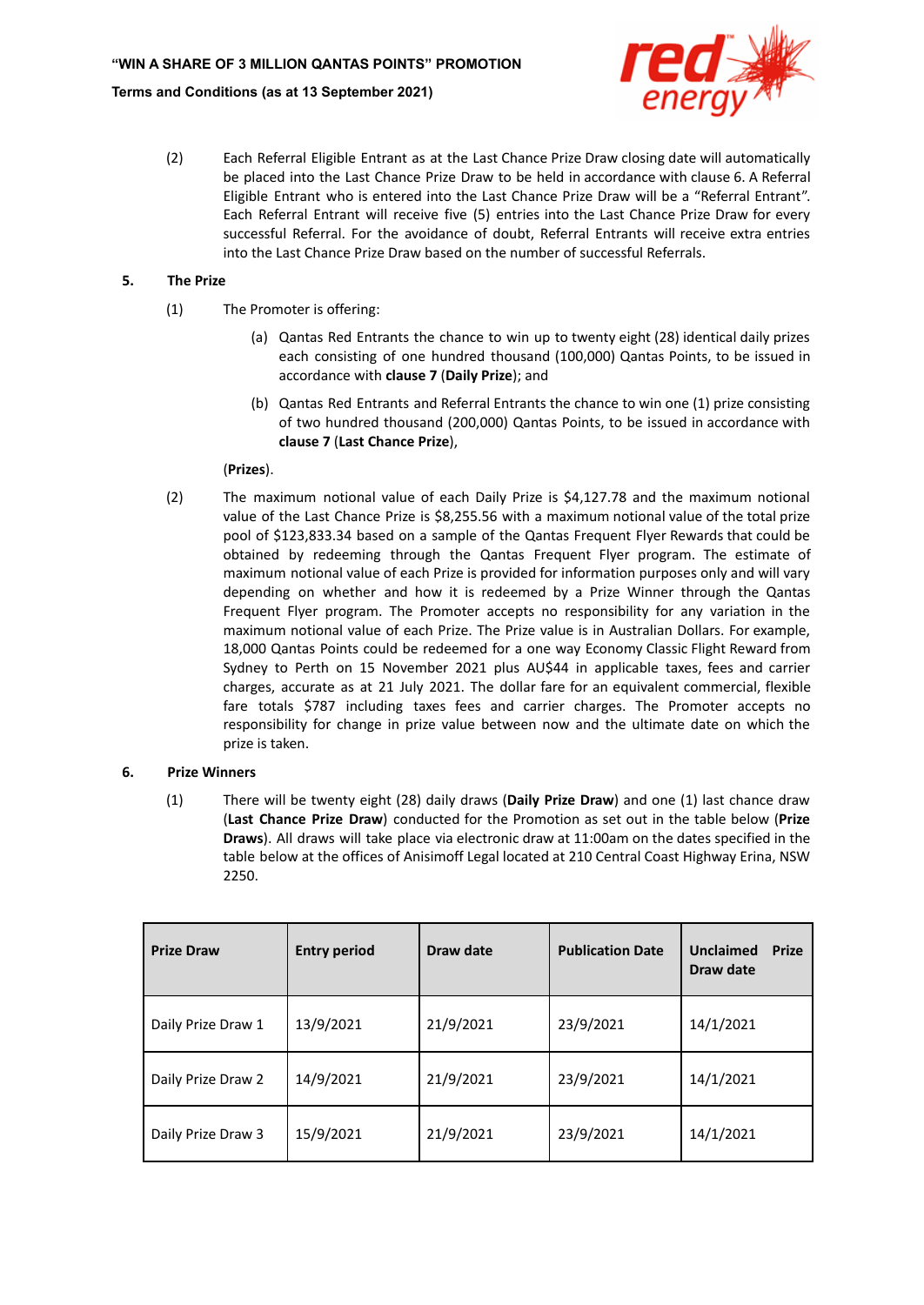# **"WIN A SHARE OF 3 MILLION QANTAS POINTS" PROMOTION**

## **Terms and Conditions (as at 13 September 2021)**



| Daily Prize Draw 4  | 16/9/2021 | 21/9/2021  | 23/9/2021  | 14/1/2021 |
|---------------------|-----------|------------|------------|-----------|
| Daily Prize Draw 5  | 17/9/2021 | 21/9/2021  | 23/9/2021  | 14/1/2021 |
| Daily Prize Draw 6  | 18/9/2021 | 21/9/2021  | 23/9/2021  | 14/1/2021 |
| Daily Prize Draw 7  | 19/9/2021 | 21/9/20201 | 23/9/2021  | 14/1/2021 |
| Daily Prize Draw 8  | 20/9/2021 | 28/9/2021  | 30/9/2021  | 14/1/2021 |
| Daily Prize Draw 9  | 21/9/2021 | 28/9/2021  | 30/9/2021  | 14/1/2021 |
| Daily Prize Draw 10 | 22/9/2021 | 28/9/2021  | 30/9/2021  | 14/1/2021 |
| Daily Prize Draw 11 | 23/9/2021 | 28/9/2021  | 30/9/2021  | 14/1/2021 |
| Daily Prize Draw 12 | 24/9/2021 | 28/9/2021  | 30/9/20201 | 14/1/2021 |
| Daily Prize Draw 13 | 25/9/2021 | 28/9/2021  | 30/9/2021  | 14/1/2021 |
| Daily Prize Draw 14 | 26/9/2021 | 28/9/2021  | 30/9/2021  | 14/1/2021 |
| Daily Prize Draw 15 | 27/9/2021 | 5/10/2021  | 7/10/2021  | 14/1/2021 |
| Daily Prize Draw 16 | 28/9/2021 | 5/10/2021  | 7/10/2021  | 14/1/2021 |
| Daily Prize Draw 17 | 29/9/2021 | 5/10/2021  | 7/10/2021  | 14/1/2021 |
| Daily Prize Draw 18 | 30/9/2021 | 5/10/2021  | 7/10/2021  | 14/1/2021 |
| Daily Prize Draw 19 | 1/10/2021 | 5/10/2021  | 7/10/2021  | 14/1/2021 |
| Daily Prize Draw 20 | 2/10/2021 | 5/10/2021  | 7/10/2021  | 14/1/2021 |
| Daily Prize Draw 21 | 3/10/2021 | 5/10/2021  | 7/10/2021  | 14/1/2021 |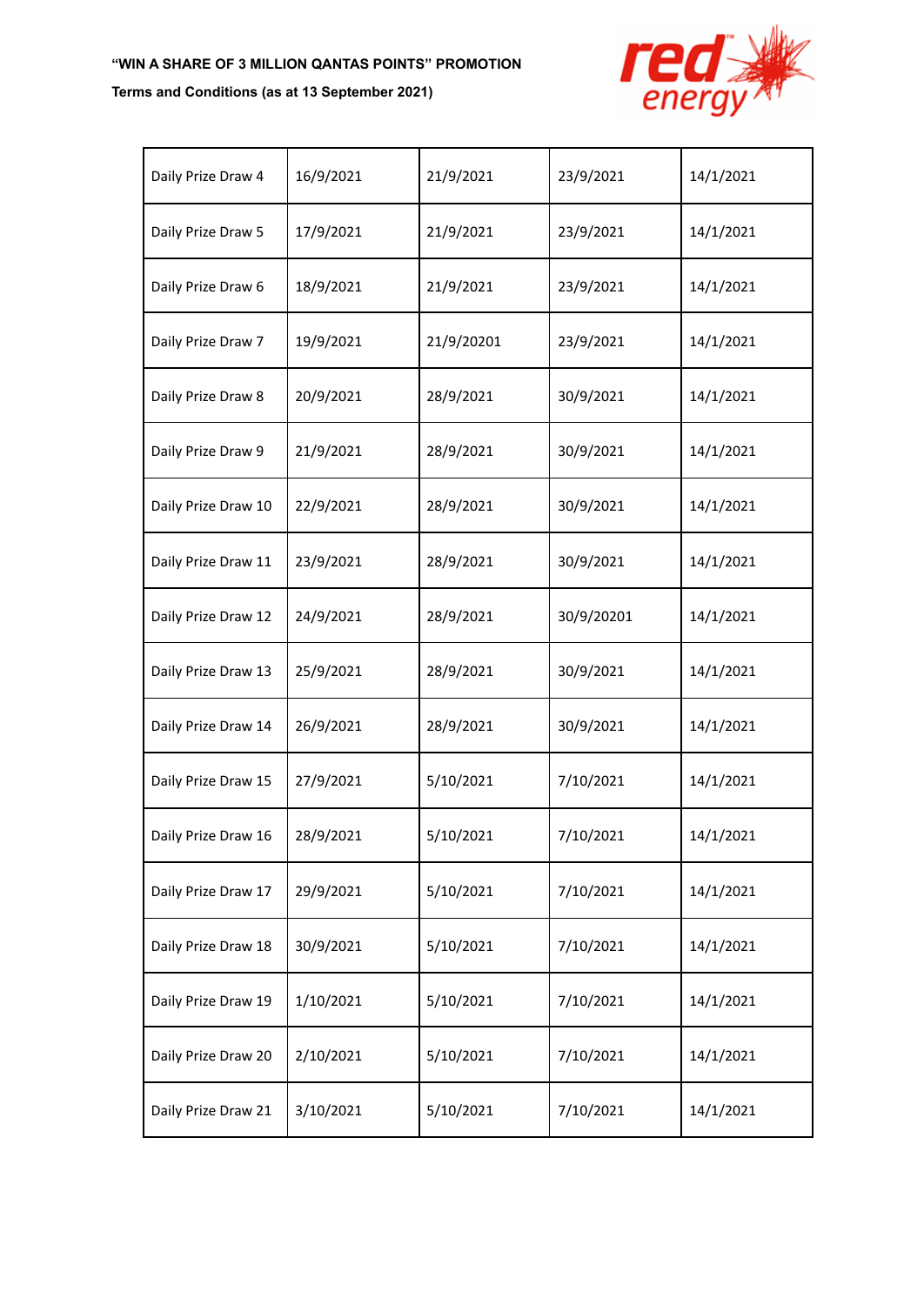## **"WIN A SHARE OF 3 MILLION QANTAS POINTS" PROMOTION**

#### **Terms and Conditions (as at 13 September 2021)**



| Daily Prize Draw 22       | 4/10/2021                                                           | 12/10/2021  | 14/10/2021 | 14/1/2021 |
|---------------------------|---------------------------------------------------------------------|-------------|------------|-----------|
| Daily Prize Draw 23       | 5/10/2021                                                           | 12/10/2021  | 14/10/2021 | 14/1/2021 |
| Daily Prize Draw 24       | 6/10/2021                                                           | 12/10/2021  | 14/10/2021 | 14/1/2021 |
| Daily Prize Draw 25       | 7/10/2021                                                           | 12/10/2021  | 14/10/2021 | 14/1/2021 |
| Daily Prize Draw 26       | 8/10/2021                                                           | 12/10/20201 | 14/10/2021 | 14/1/2021 |
| Daily Prize Draw 27       | 9/10/2021                                                           | 12/10/2021  | 14/10/2021 | 14/1/2021 |
| Daily Prize Draw 28       | 10/10/2021                                                          | 12/10/2021  | 14/10/2021 | 14/1/2021 |
| Last Chance Prize<br>Draw | AEST,<br>12:01AM<br>13/9/2021<br>to<br>11:59<br>AEDT,<br>10/10/2021 | 12/10/2021  | 14/10/2021 | 14/1/2021 |

- (2) The first valid entry drawn in:
	- (a) each Daily Prize Draw will win the Daily Prize; and
	- (b) the Last Chance Prize Draw will win the Last Chance Prize,

## (**Prize Winners**).

- (3) Within two (2) business days of the Prize Draw, the Promoter will notify the Prize Winner by:
	- (a) email, at the email registered with the Promoter;
	- (b) telephone, at the telephone number registered with the Promoter; and
	- (c) publishing the Prize Winner's names on the Promoter's website at: [www.redenergy.com.au/win](http://www.redenergy.com.au/win).
- (4) If a Prize Winner:
	- (a) responds within 3 calendar months of the Prize Draw, they will have been deemed to have accepted their Prize (**Winner's Acceptance**); or
	- (b) fails to respond within 3 calendar months of the Prize Draw , their Prize will be deemed unclaimed.
- (5) The Promoter may conduct such further draws as necessary for any unclaimed Prizes (subject to the approval of the relevant gaming authorities in each State). The redraw will be conducted at the offices of Anisimoff Legal located at 210 Central Coast Highway Erina, NSW 2250 at 12:00pm AEDT on 14 January 2022, subject to any written direction given under applicable law. Any Prize Winner(s) of an unclaimed Prize will be notified in the manner set out in clause 6(3). Any further draws that may be required to allocate any Prizes that remain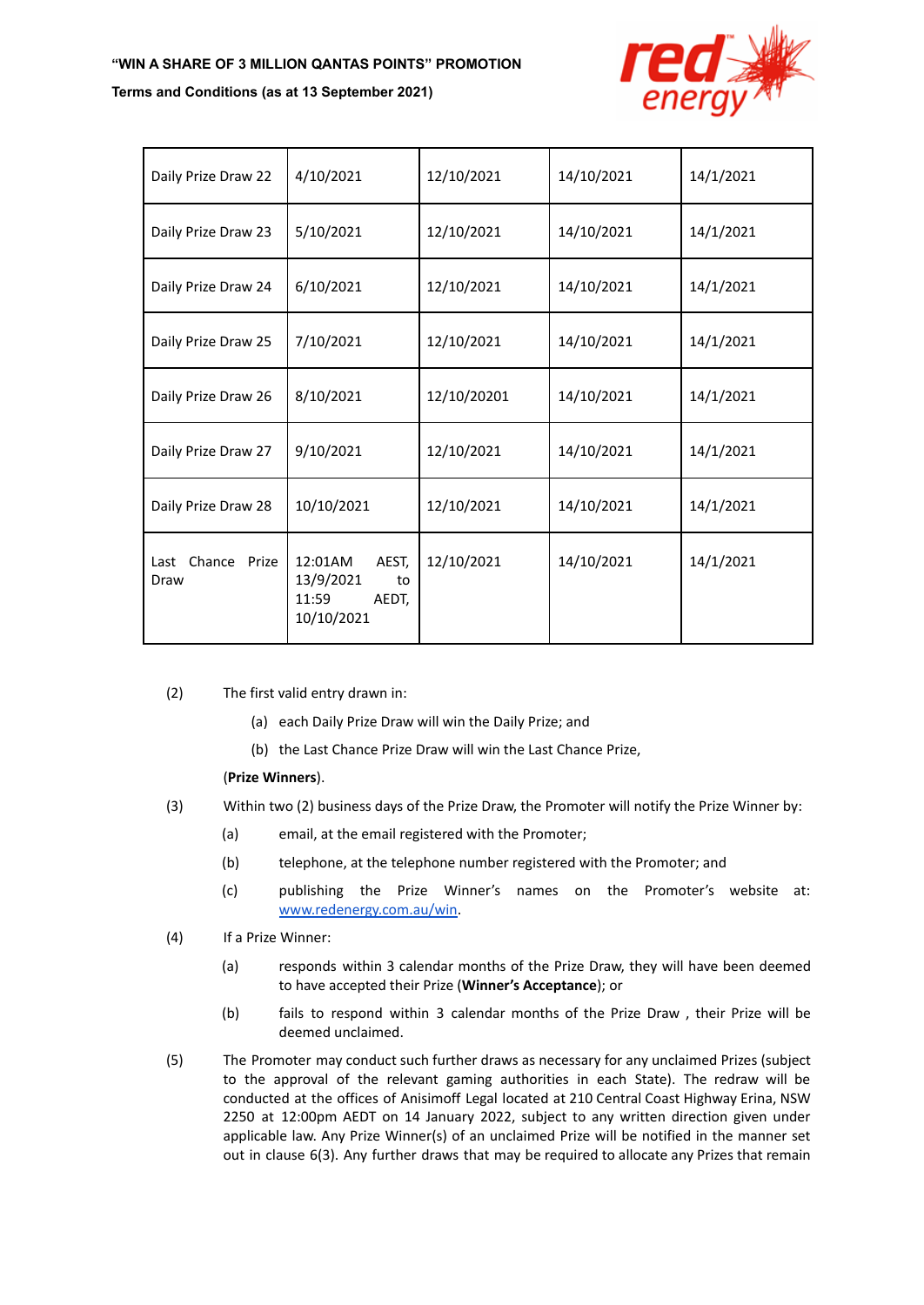

unclaimed following the redraw held on 14 January 2022 will be conducted in accordance with the instructions of the relevant State gaming authorities.

#### **7. Prize Details**

- (1) Following the relevant Winner's Acceptance, the Prize will be credited to the Prize Winner's Qantas Frequent Flyer account before 12 November 2021, provided that Red Energy is responsible for the Prize Winner's electricity and/or gas account and the Prize Winner has not transferred to a new energy retailer. If a Prize Winner's energy account has not transferred to Red Energy as at Prize Draw, the Prize will not be credited to the Prize Winner's Qantas Frequent Flyer account until Red Energy becomes responsible for the Prize Winner's energy supply. If Red Energy is not responsible for the Prize Winner's electricity and/or gas account prior to the date that is three (3) calendar months after their Winner's Acceptance, that Prize Winner will forfeit their Prize and will not receive any alternative prize. If this occurs the Prize will be an unclaimed prize and will be dealt with pursuant to **clause 6(5)** (subject to the approval of the relevant State gaming authorities).
- (2) The Promoter is not responsible thereafter for the manner in which the Qantas Points are credited or any characteristics of those points. Qantas Points awarded must be redeemed, in accordance with and subject to the Terms and Conditions of the Qantas Frequent Flyer program.
- (3) The redemption of each Prize is subject to the availability of rewards that may be obtained through the Qantas Frequent Flyer program.
- (4) In the event that a Prize is redeemed for reward travel, the winners should be aware that the number of reward flight seats available is limited and availability depends on the flight, date, season and destination and some flights may not have any reward seats available. The winners will be responsible for all applicable taxes, fees and carrier charges of reward travel or accommodation booked by redeeming their prize. Taxes, fees and carrier charges vary depending on departure points, routes, exchange rates and dates of travel, are subject to change without notice and are quoted at the time of booking. Reward flights must be booked at least 24 hours before scheduled departure (and other advance booking requirements may apply). Reward travel is subject to the fare rules and the Conditions of Carriage of the relevant carrier. Compliance with immigration, health or other government requirements is the responsibility of the winner.

#### **8. Other Matters Relating to the Promotion**

- (1) If a Prize or receipt of it incurs a tax liability, the Prize Winner is liable for payment of such tax.
- (2) The Promoter's decision is final and no correspondence will be entered into.
- (3) It is a condition of accepting a Prize that the Prize Winner accepts the conditions applicable to the Prize. The Prizes cannot be transferred, exchanged or redeemed for cash.
- (4) Subject to State legislation and (if required) the approval of any relevant gaming authorities, the Promoter reserves the right to substitute the Prize in whole (or any of its components), with a substitute prize of equal or greater value and the Prize Winner will be notified accordingly.
- (5) Acceptance of the Prize is deemed consent for the Promoter to use the Prize Winners' details, voice, image, likeness and photographs for promotional, marketing and publicity purposes on the Promoter's website or in other forms of social media or on other websites or in any other media used by the Promoter for an indefinite time without any further attribution, reference, payment or other compensation to the Prize Winner.
- (6) Each Qantas Red Entrant and Referral Entrant must comply with any requirements for the use of Facebook, and his/her Facebook account. This Promotion is in no way sponsored, endorsed or administered by, or associated with, Facebook. You understand that you are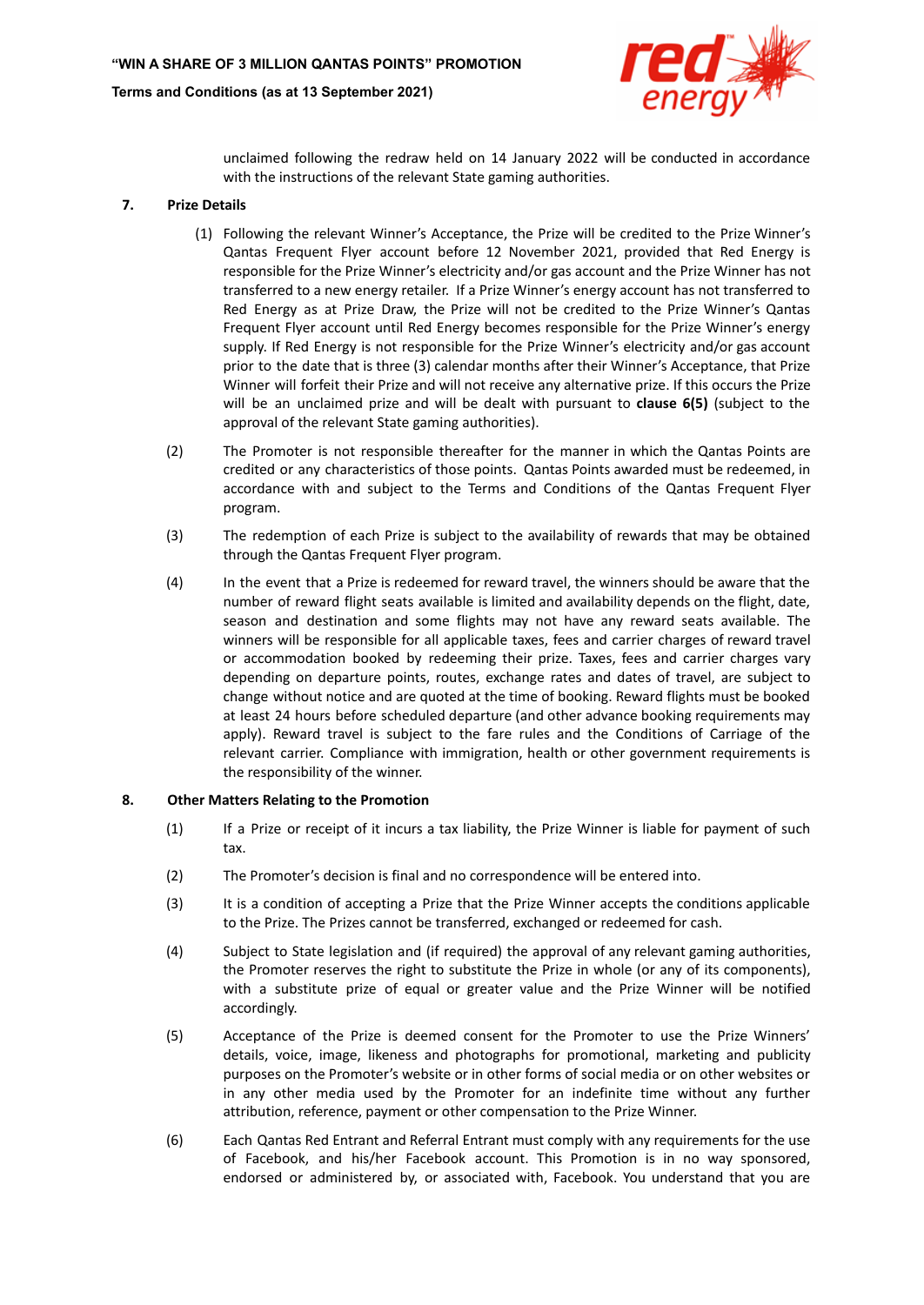

providing your information to the Promoter and not to Facebook. The information you provide will only be used for prize notification, competition related announcements and the Promoter's communications. By entering into this Promotion you agree to release Facebook from any or all liability in relation to this Promotion. Any questions, comments or complaints regarding the Promotion should be directed to the Promoter and not Facebook.

### **9. Privacy**

By entering this Promotion, each Qantas Red Entrant and Referral Entrant (**Entrant**) is taken to consent to the Promoter using the Entrant's personal information to administer the Promotion and disclosing the Entrant's personal information to organisations that assist the Promoter with administering the Promotion to third parties as required by law. If the information requested is not provided by the Entrant, the Entrant may not participate in the Promotion. For details about how the Promoter may use your information, and what your rights are under Australian privacy laws, please refer to the Promoter's Privacy Policy available at <https://www.redenergy.com.au/privacy>.

#### **10. Liability**

- (1) Nothing in these Terms and Conditions limits, excludes or modifies or purports to limit, exclude or modify the statutory consumer guarantees as provided under the Australian Consumer Law (Schedule 2 to the Competition and Consumer Act 2010 (Cth)), or similar state-based consumer protection laws (**Non-Excludable Guarantees**).
- (2) Except for any liability that cannot by law be excluded, including the Non-Excludable Guarantees, the Promoter and its related bodies corporate (including their respective officers, employees and agents) exclude all liability (including negligence), for any personal injury; or any loss or damage (including loss of opportunity) whether direct, indirect, special or consequential, arising in any way:
	- (a) out of the Promotion; or
	- (b) without limiting clause 10(2)(a), out of: (i) any technical difficulties, equipment malfunction, any delayed email, any error, omission, interruption, deletion, defect, delay in operation or transmission, communications line failure, technical problems or traffic congestion on the internet or any website (whether or not under the Promoter or its related bodies corporates' control); (ii) any theft, destruction, unauthorised access or third party interference of entries under this Promotion; (iii) any entry or Prize claim that is late, lost, altered, damaged or misdirected (whether or not after their receipt by the Promoter) due to any reason beyond the reasonable control of the Promoter or its related bodies corporate; (iv) any tax liability incurred by a Prize Winner, Qantas Red Entrant or Referral Entrant; or (v) use of a Prize.

#### **11. Variations**

- (1) Subject to the approval of any relevant gaming authorities, the Promoter reserves the right at its sole discretion to modify, suspend or terminate all or part of the Promotion, or disqualify and prohibit further participation in this Promotion, in the event that any portion of this Promotion is compromised by a virus, bugs, non-authorised human intervention, hackers or other causes beyond the reasonable control of the Promoter which, in the sole opinion of the Promoter, corrupts or impairs the administration, security, fairness, or proper conduct of the Promotion.
- (2) The Promoter reserves the right to update these Terms and Conditions from time to time in its sole discretion for administrative reasons or to ensure efficient operation of the Promotion. Changes will be posted on the Promoter's website at [www.redenergy.com.au/termsandconditions.](http://www.redenergy.com.au/termsandconditions)

#### **12. General**